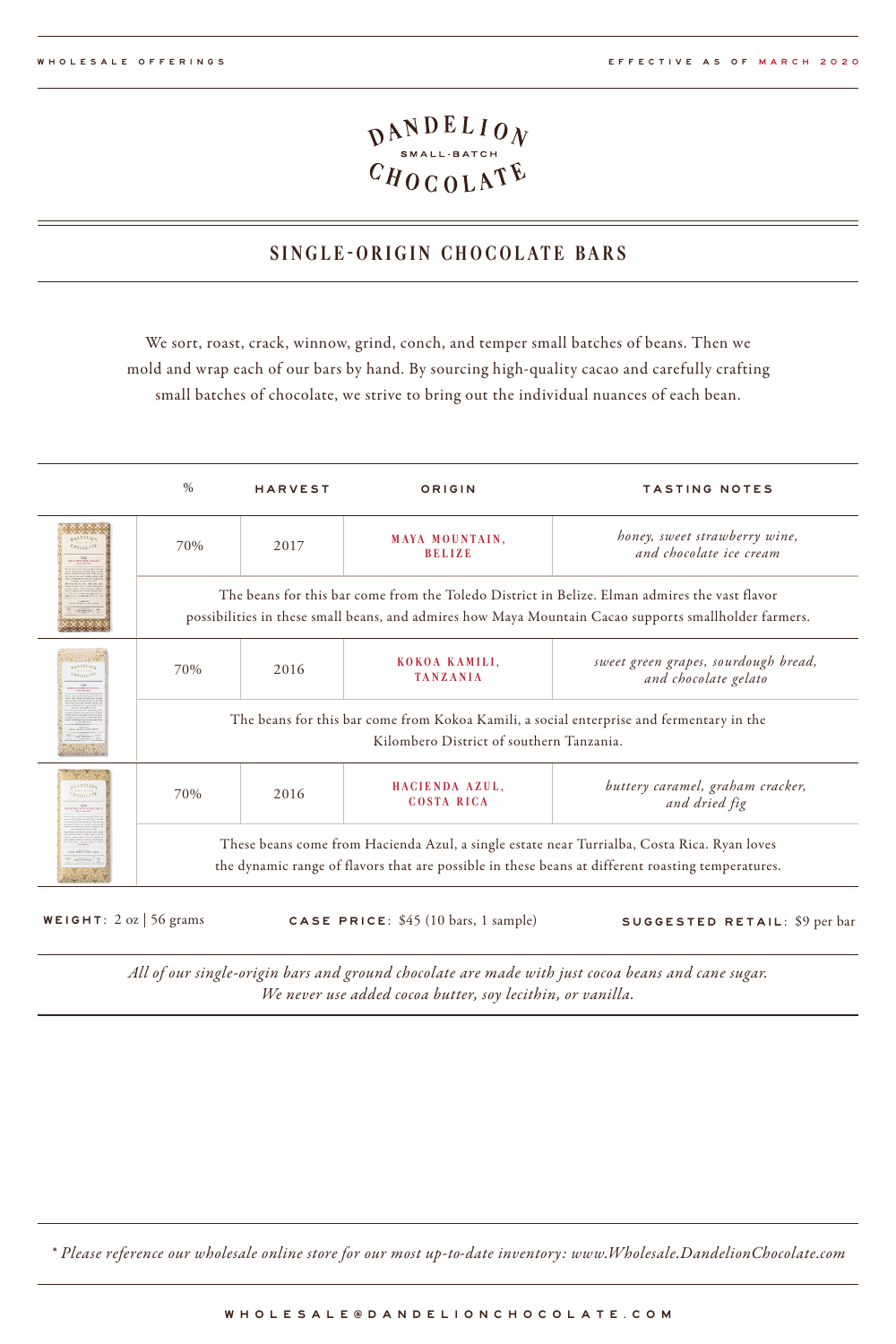# $\frac{\mathcal{D}^{ANDELIO}_{\text{SMALL-BATCH}}}{C H \mathcal{D} \mathcal{L} \mathcal{D} \mathcal{L} \mathcal{D}}$

### **SINGLE-ORIGIN CHOCOLATE BARS**

#### HIGHER-PERCENTAGE BARS

|                                                                                                                                                                                                                                             | %                                                                                                                                                                                                         | <b>HARVEST</b> | ORIGIN                          | TASTING NOTES                                           |  |  |
|---------------------------------------------------------------------------------------------------------------------------------------------------------------------------------------------------------------------------------------------|-----------------------------------------------------------------------------------------------------------------------------------------------------------------------------------------------------------|----------------|---------------------------------|---------------------------------------------------------|--|--|
| <b>2. 2. 2.</b><br><b>AXNILLIGA</b><br><b>BRACK BATER</b><br><b>Moran AT</b><br>300%<br><b>CREWLY LEGAL GAS AND</b><br>18888888                                                                                                             | 100%                                                                                                                                                                                                      | 2018           | CAMINO VERDE,<br><b>ECUADOR</b> | black tea, raw almonds,<br>and a rich chocolatey finish |  |  |
| of develop an extra as form our<br>standing to the air<br>products the colors of more<br>the are now of their or and<br>the contract and contract and<br><b>CONTRACTOR</b><br><b>CALLA ALANY</b><br>principle.<br><b>CONTRACTOR</b><br>76 V | The beans for this bar were grown by producers all over Ecuador and fermented by Vicente Norero<br>in Guayaquil. Eric visited Camino Verde in 2016, and was impressed by the unique fermentation process. |                |                                 |                                                         |  |  |

WEIGHT: 2 oz | 56 grams CASE PRICE: \$65 (10 bars, 1 sample) SUGGESTED RETAIL: \$13 per bar

*\* Please reference our wholesale online store for our most up-to-date inventory: www.Wholesale.DandelionChocolate.com*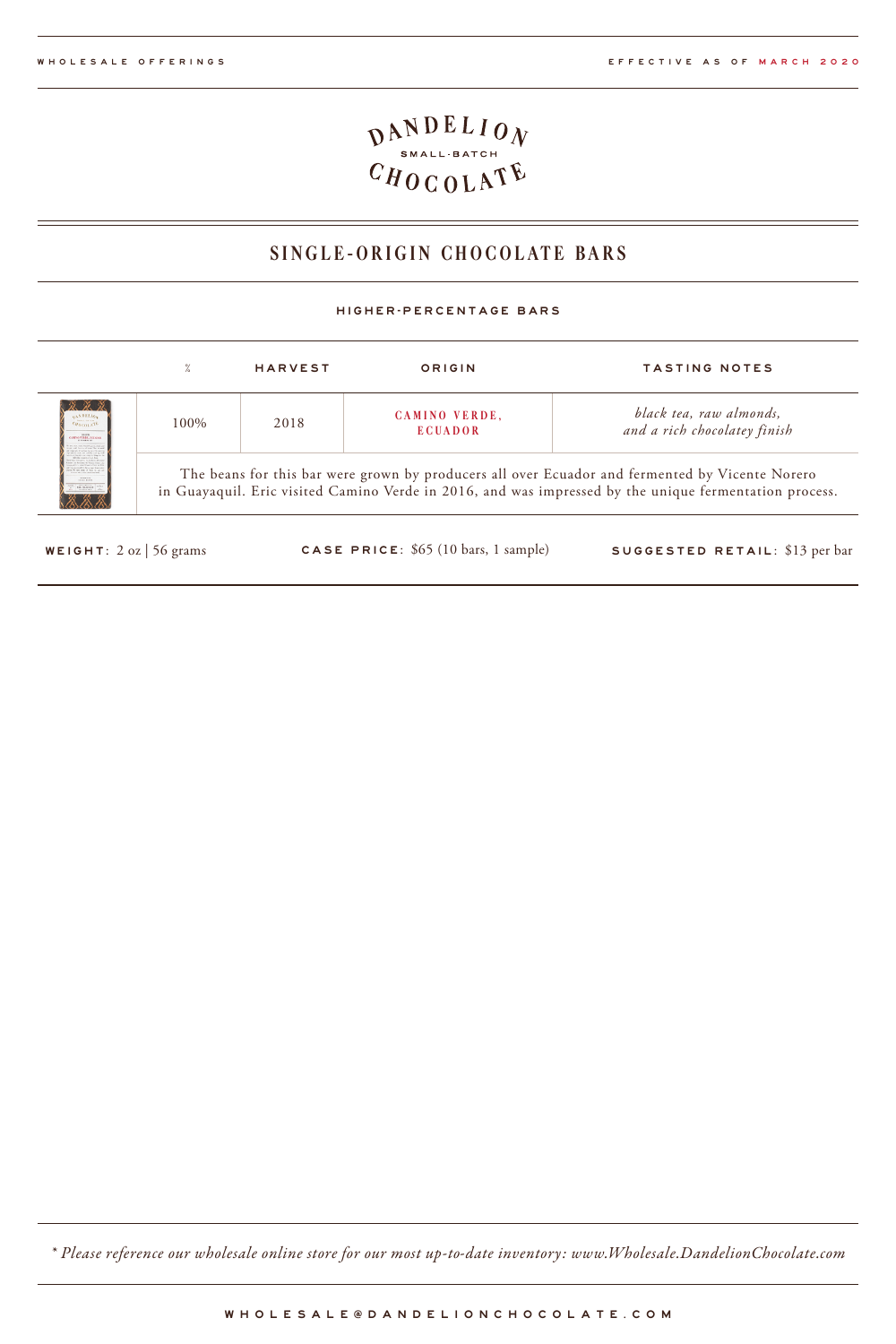### **COCOA NIBS**

We sort, roast, crack, and winnow cocoa beans to make cocoa nibs—the first step in making chocolate. We grind most of our nibs to make chocolate bars, but our pastry kitchen loves baking with them, too. Use these nibs anywhere you'd read for nuts for a crunchy texture, including baked goods, salads, or even as an addictive snack.



| ORIGIN                                     | <b>HARVEST</b> | <b>TASTING NOTES</b>                      | WEIGHT                       | PRICE        |
|--------------------------------------------|----------------|-------------------------------------------|------------------------------|--------------|
| HACIENDA AZUL,<br><b>COSTA RICA</b>        | 2016           | roasted peanuts, coffee,<br>brownie edges | $2\text{kg}$   8 $\text{kg}$ | \$50   \$200 |
| <b>COSTA ESMERALDAS,</b><br><b>ECUADOR</b> | 2017           | nuts and<br>bright fruit                  | $2\text{kg}$   8kg           | \$50   \$200 |
| KOKOA KAMILI,<br><b>TANZANIA</b>           | 2016           | strawberries, yogurt,<br>toast            | $2\text{kg}$   8kg           | \$50   \$200 |

PRICE PER GRAM: \$.025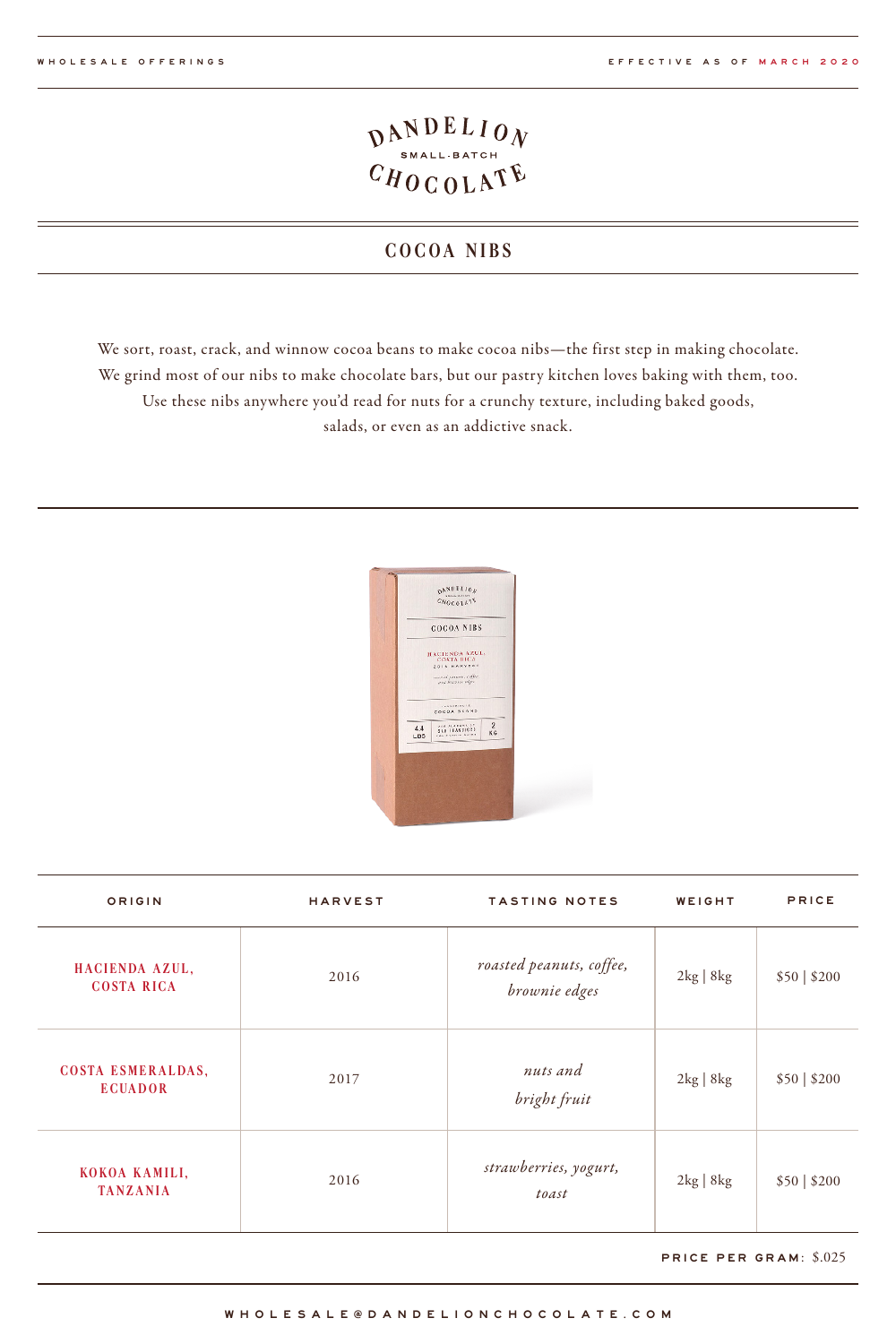## $\frac{D_{\text{SMAL-BATCH}}}{C H 0 C 0 L \Lambda^{\text{T}} E}$

### **GROUND CHOCOLATE**

Chef 's Ground Chocolate is not cocoa powder. It is chocolate made of cocoa beans and organic cane sugar ground into a coarse powder for easy and fast melting in the kitchen. This is what we use in our pastry kitchen for hot chocolate, cakes, cookies, and more because it melts more evenly and quickly than a chopped chocolate bar. Unlike our bars, the chocolate is not tempered, meaning it does not appear shiny.



| ORIGIN                                 | $\frac{9}{6}$ | <b>HARVEST</b> | <b>TASTING NOTES</b>                             | WEIGHT                        | PRICE        |
|----------------------------------------|---------------|----------------|--------------------------------------------------|-------------------------------|--------------|
| <b>CAMINO VERDE,</b><br><b>ECUADOR</b> | 70%           | 2019           | brown sugar,<br>malt, walnuts                    | $3\text{kg}$   10 $\text{kg}$ | \$90   \$300 |
| KOKOA KAMILI,<br><b>TANZANIA</b>       | 70%           | 2016           | sweet pineapple,<br>golden caramel,<br>chocolate | $3\text{kg}$   10 $\text{kg}$ | \$90   \$300 |
| <b>MAYA MOUNTAIN,</b><br><b>BELIZE</b> | 70%           | 2018           | green banana,<br>raspberries, fudge              | 3kg                           | \$90         |

#### PRICE PER GRAM: \$.03

| AMBANJA,<br><b>MADAGASCAR</b>          | 70%  | 2017 | raspberry cheesecake<br>and lemon zest        | $3\text{kg}$                  | \$120            |
|----------------------------------------|------|------|-----------------------------------------------|-------------------------------|------------------|
| <b>CAMINO VERDE,</b><br><b>ECUADOR</b> | 100% | 2017 | lemon zest,<br>almond butter,<br>cocoa powder | $3\text{kg}$   10 $\text{kg}$ | $$120 \mid $400$ |

PRICE PER GRAM: \$.04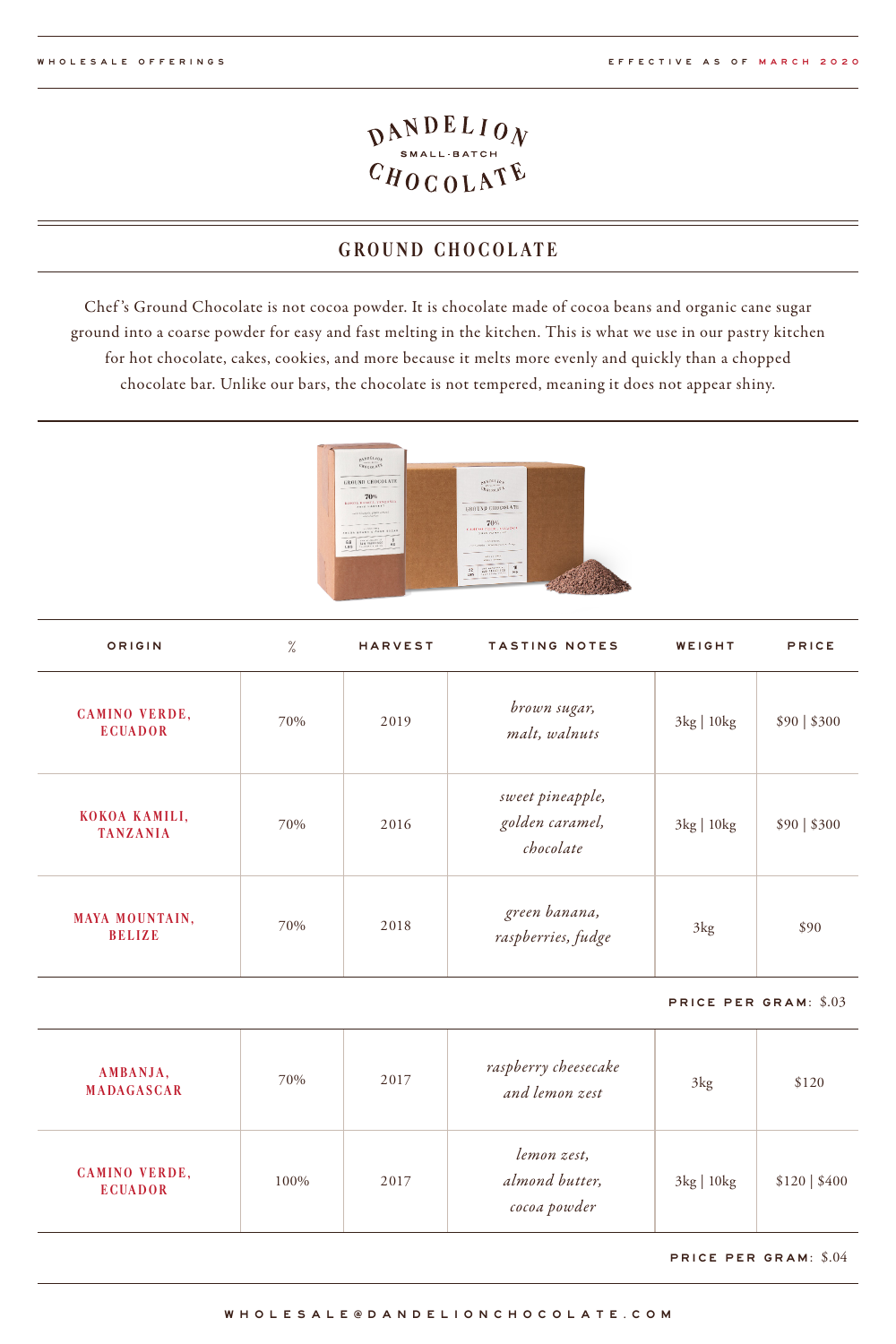### **CACAO PULP**

Cacao pulp is the sweet, white flesh that surrounds the beans inside a fresh cacao pod. It does not taste like chocolate, but it is critical in fermenting cacao beans to help give chocolate its flavor. On its own, cacao pulp is refreshing, light, and delicious. It has the tangy, complex flavors of apple and tropical fruits like banana and lychee.

Cacao pulp has many sweet and savory applications in cooking, beverages, and pastry; use it anywhere you'd reach for citrus juice or fruit puree. Its high-pectin, high-fructose content makes it a natural for jam, ganache, and pate de fruit. Stir it into vinaigrettes, and add it into marinades and finishing sauces for fish and meat. Let it give body and punchy flavor to cakes, cookies, and caramels. And behind the bar, it's great for smoothies, mocktails, and cocktails.



WEIGHT: 17kg PRICE: \$18 per kg | \$306 INGREDIENTS: 100% Cacao Pulp

*This fresh pulp comes from San Pedro Sula, Honduras ( from the same partners who provide us with cocoa beans for our Wampu, Honduras single-origin chocolate). It's extracted from fresh cocoa pods via centrifuge, then pasteurized and vacuum sealed into 1kg bags.*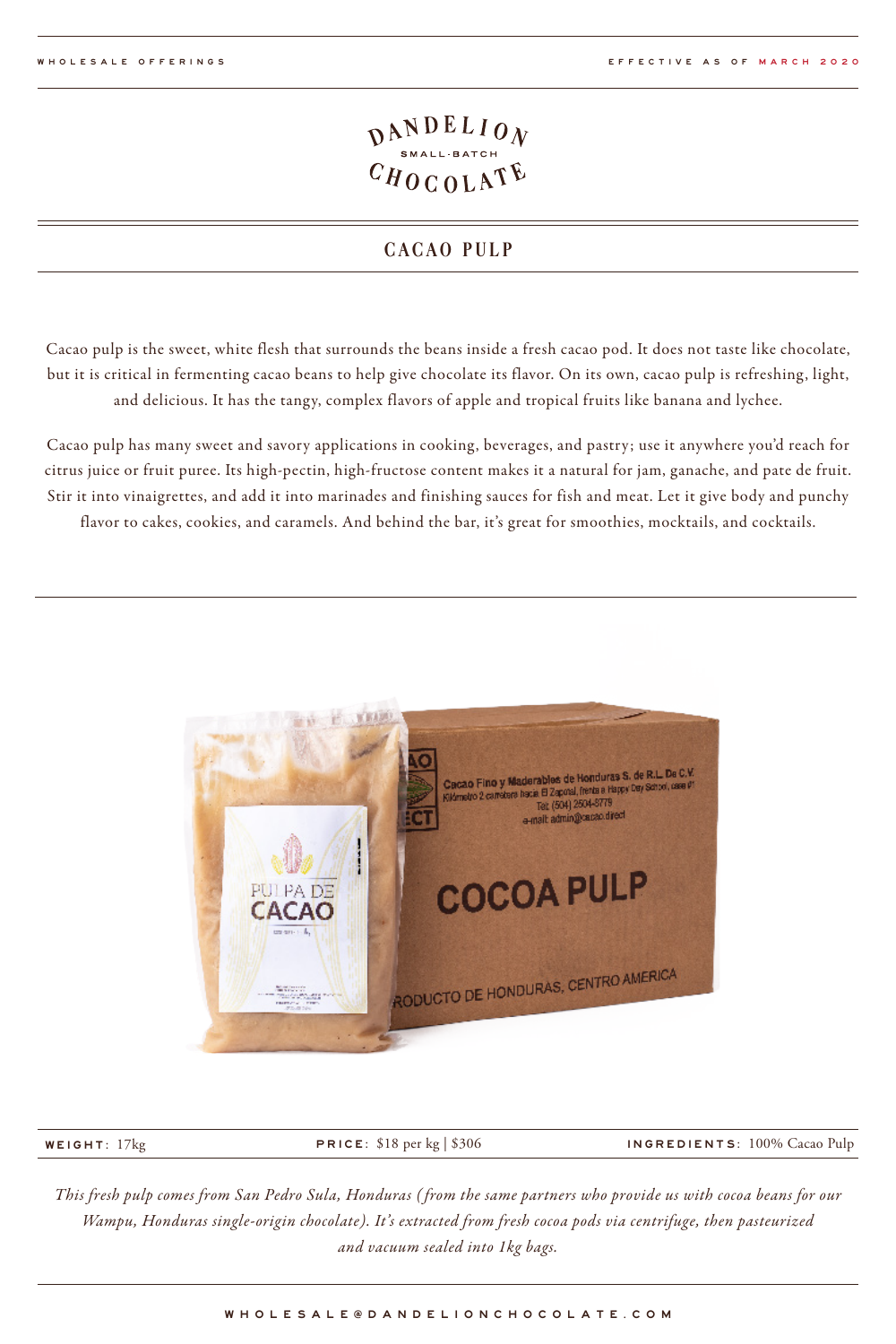## $\frac{D_{\text{SMAL-BATCH}}}{C H 0 C 0 L \Lambda^{\text{R}}}$

### **SALTED CACAO BITTERS**

From our friends at San Francisco distillery Workhorse Rye, Salted Cacao Bitters are a bartender's best friend. Distilled from rye and grapes, these bitters deliver baking spices, salinity, and bright, rich, savory cacao flavors. They sing in anything from baked goods to espresso drinks to mezcal cocktails. Workhorse Rye enjoys them most in Old Fashioned cocktail variations and dripped into cold soda water.



#### VOLUME 2 oz

PRICE: \$11\*

 $ABV 40%$ 

*Ingredients: Spirit from barrel aged California heirloom rye and Mexican cane, milk thistle, dandelion root, Camino Verde, Ecuador nibs, marshmallow root, gentian, cardamom, sea salt [Bitterman Salt Co], natural wine [Broc Cellars], tangerine, and other botanicals. No added water, colors, or sugar. Whole plant maceration. Spirits distilled from scratch.*

*\*Must meet order minimum of \$50 to obtain wholesale pricing. Retail price is \$20.*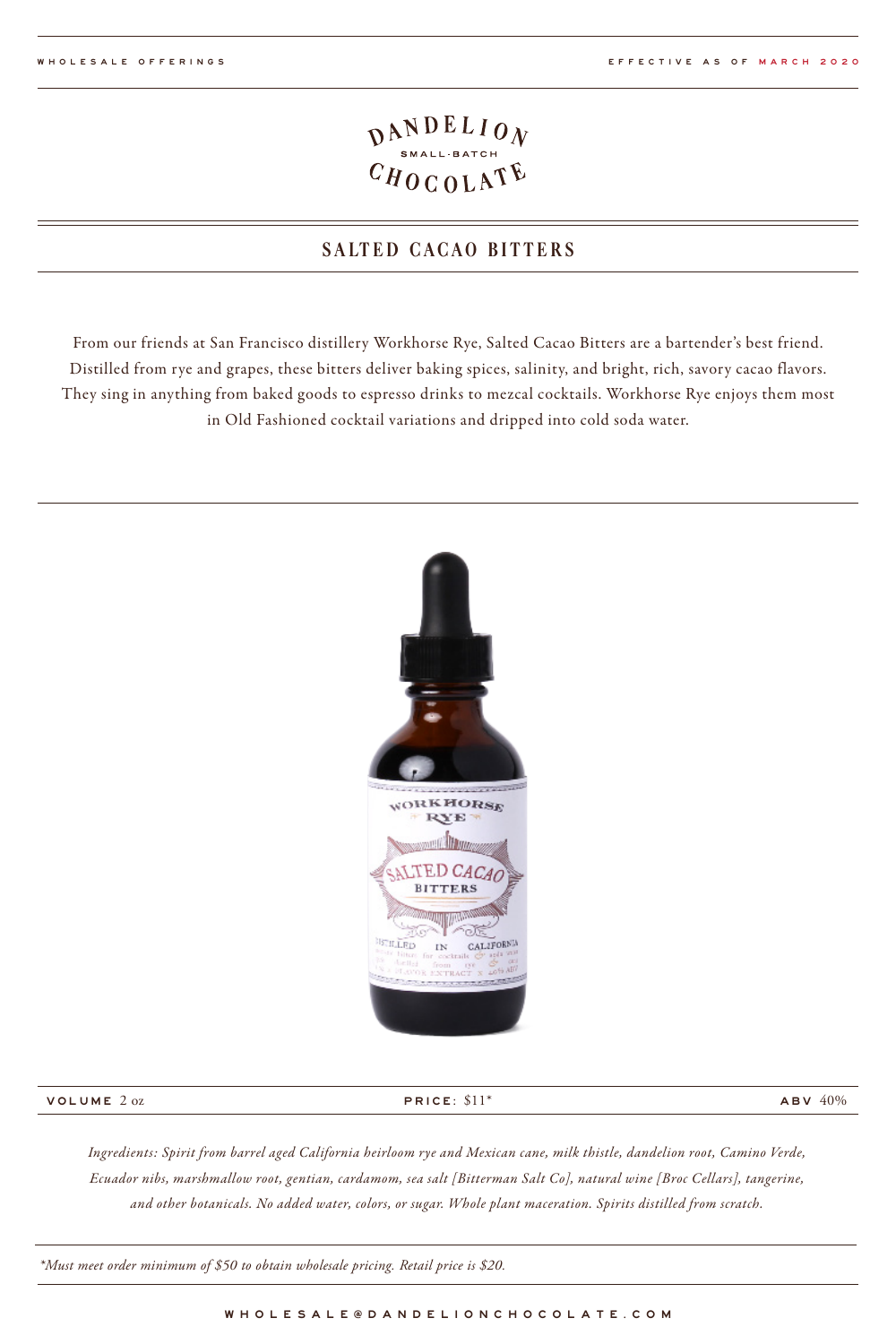#### **MAKING CHOCOLATE: FROM BEAN TO BAR TO S'MORE**

#### BY TODD MASONIS, GREG D'ALESANDRE, LISA VEGA, & MOLLY GORE

Our book, *Making Chocolate: From Bean to Bar to S'more*, is our labor of love. The book includes everything we've learned about making chocolate since the day we first cracked open a cocoa bean.

Our book is the first complete guide to making bean-to-bar chocolate from scratch. You'll learn the simplest kitchen hacks—like winnowing with a hair dryer—and the complex science and mechanics behind making chocolate. We take a deep look into the nuts, bolts, and ethics of sourcing beans and building relationship with producers along the supply chain, and for ambitious makers, tips for scaling up. And of course, we also include 30 recipes from our pastry kitchen, including the very best chocolate chip cookie in the world.



PRICE: \$20 SUGGESTED RETAIL: \$40 PRODUCT DIMENSIONS: 8.8 x 1.2 x 10.3 inches